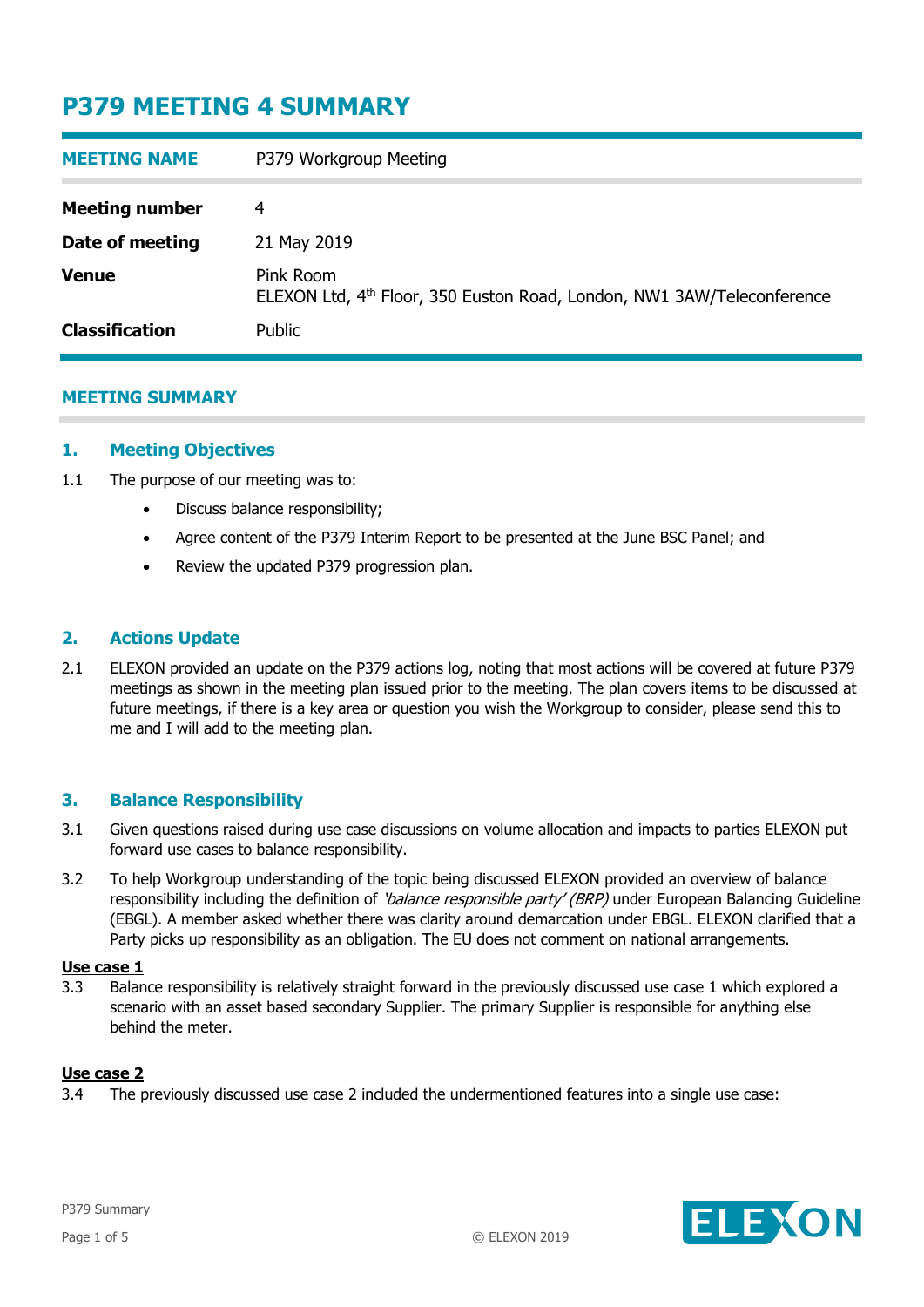- a) Metered volumes assigned to a secondary supplier based on an amount agreed between the customer and that supplier
- b) Customer consumption varying from an amount purchased from a secondary supplier
- c) Suppliers operating under a Class A exemption, and therefore unable to supply energy they did not generate themselves (generation varying from an amount purchased by a customer).
- 3.5 To simplify consideration on balance responsibility Use case 2 was spilt into 2A incorporating (a) and (b) and 2B incorporating (c).
- 3.6 For the purposes of the P379 use cases primary Supplier is the registrant of the Boundary Meter and secondary Supplier is not a registrant of a Boundary Meter. The secondary Supplier role will be enabled by the proposed Party Agent role. The secondary Supplier has to be able to supply to premises under the Electricity Act with capability to trade that volume. At a minimum it should be either a Trading Party under the BSC or a licenced Supplier (in which case it will also be a Trading Party).
- 3.7 On the different party/Supplier roles the Workgroup should address how Parties are seen under the BSC.

## **4. Balance Responsibility for Use case 2A**

- 4.1 In this use case the customer buys volume from the secondary Supplier without the volume being linked to an asset behind the meter. Balance needs to be determined for the primary Supplier and secondary Supplier. The Workgroup considered potential models for determining the share or secondary supply to the customer and noted the below points:
	- There are other options which are not being considered. The P379 solution should not restrict options and contain a degree of flexibility including Time of Use. ELEXON explained that the options put forward are the models BSC Parties can use to contract with each other. The two models encompass Time of Use.
		- $\circ$  We would welcome information about any scenarios which could not be facilitated by the methods discussed.
	- Currently the use cases consider the primary Supplier as the party that supplies the residual units as they have the licence obligation. Could the Supplier position be interchanged? Residual energy will always be assigned to the Primary Supplier. There could be cases where there is, by design, no residual energy.
	- Liabilities are on the primary Suppliers. The primary Supplier might not want to be involved in the arrangements if they are providing minimum volumes.
	- The Proposer notes that it's key to keep the community scheme example in consideration, looking at the nature of supply the customer wants.
	- What happens if the customer purchases more? There should be a process to avoid the customer buying more than 100%. The metered volumes should not be in excess of 100%. However, traded volume could exceed what is at the Boundary Meter.
	- The 'Final position' refers to a traded position. Imbalance is the difference between your allocated value and your final traded position. The WG requested more clarification on Final position.

**ACTION 1**

#### The group considered a number of questions on the use cases.

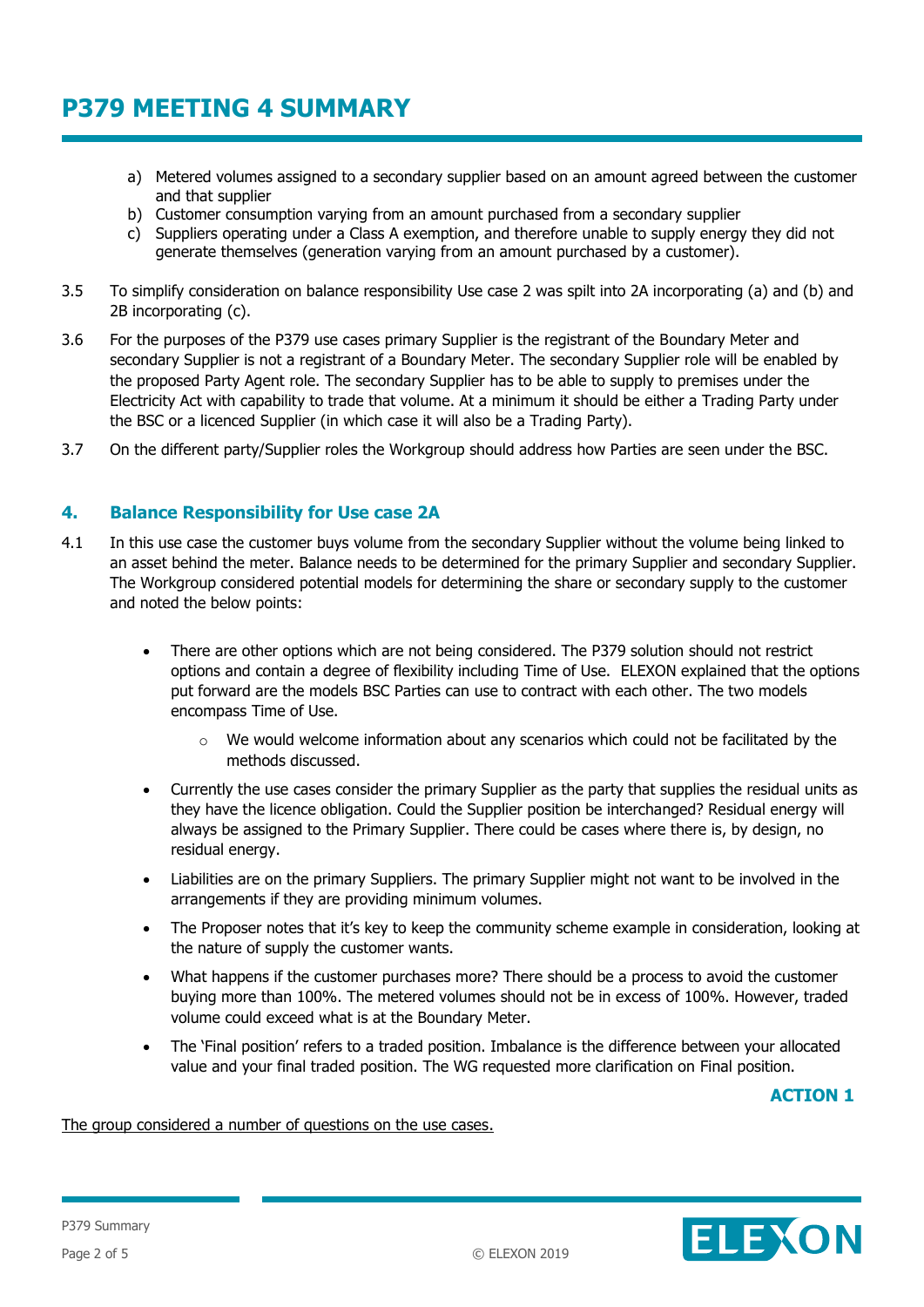- 4.2 **Question 1:** Should the P379 solution facilitate arrangements where a customer can elect to have a percentage of their supply provided by a secondary Supplier? The WG raised the below points:
	- The Proposer agrees but reiterated that P379 should be creating optionality not foreclosing.
	- The reference to 'customer' means anyone acting as an intermediary on behalf of the customer.
	- There should be consideration about the equitableness between different parties
	- This could result in the primary Supplier increasing residual charges and the customer picking up the costs. Also, distribution charges will not be allocated to the secondary Supplier. Commercial arrangements are not within the vires of the BSC. The proposer advised that the Workgroup avoid complicating the P379 issue. It's important that the solution works in the current market and is future proofed. Ofgem acknowledge there are likely consequential impacts from P379 and welcome WG recommendations for consideration. ELEXON suggested consequential Mods in other codes to address charging issues should be raised if needed.
	- Previous discussions suggest that network charges should stay with the primary Supplier. There is no reason for the charges to stay with primary Supplier, there should be appropriate allocation of charges, and based on the actual volumes each party is responsible for supplying. The WG asked if there is intention to raise changes on the [DCUSA](https://www.dcusa.co.uk/SitePages/Home.aspx) and [CUSC](https://www.nationalgrideso.com/codes/connection-and-use-system-code-cusc) codes. The Proposer noted that changes on other codes will be raised if required as part P379 solution.
- 4.3 **Question 2:** Should the P379 solution facilitate arrangements where a customer can purchase a fixed amount of energy from a Secondary Supplier? If yes, what happens when a customer buys more energy than they actually import?
- 4.4 **Option A:** The energy could be left in the account of the Secondary Supplier, who will be exposed to imbalance for that energy
	- The Workgroup agree with the suggested option A. A customer can purchase a fixed amount of energy from a Supplier if there is a mechanism to facilitate arrangements.
	- This will work with one or more Secondary Suppliers
	- Any other mechanism should be similar to option A`
- 4.5 The other proposed options B and C undermine any sort of arrangements currently in place.
- 4.6 **Question 3:** If a customer can purchase a fixed volume from a Secondary Supplier, who should be responsible for any volume the customer does not consume but has purchased?
	- What happens to bought but unused units should be considered under commercial arrangements
	- The Suppliers involved can put in place a mechanism to deal with risks to these arrangements
	- If a customer uses less units that's an issue for the Supplier to deal excess volumes
	- The intermediary party could have a process in place to take ownership of unused units
	- The group agreed to option A
- 4.7 **Question 4:** In this model, should there be an obligation for the customer to notify their Primary Supplier of how much energy will be supplied by the secondary Supplier? The below points were raised:
	- The proposer agrees noting this will allow the primary Supplier to engage with the customer and know what the customer is doing. However the Supplier might not want to know usage information on an MPAN basis.

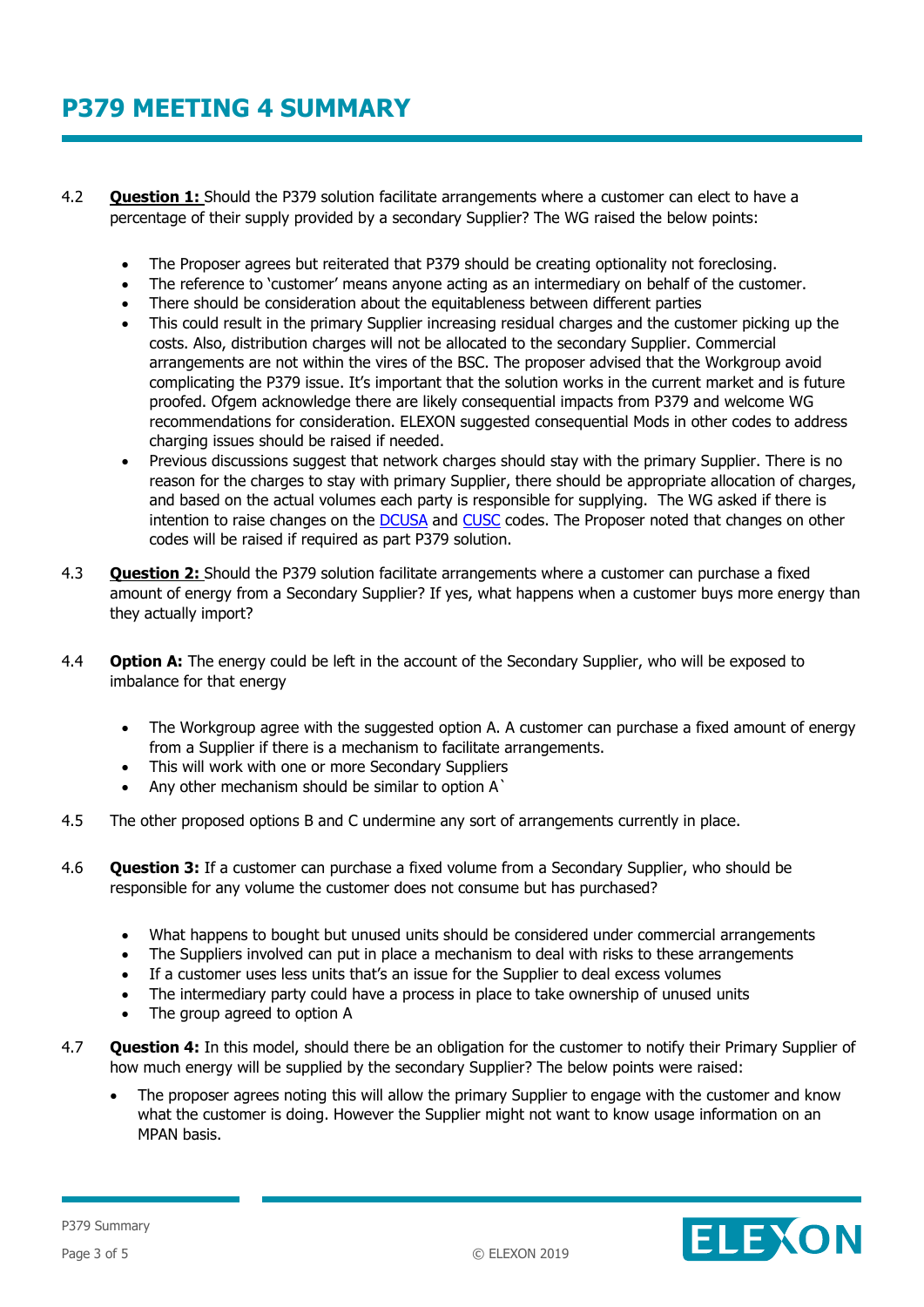- Having information about expected volumes could be valuable and could help with forecasting.
- It could be a way of monitoring values across a period of time
- The answer to this affects how the CNA will function
- Although volume notification could be important from a billing perspective, the question is about what happens in advance.
- There could be a threshold for when a notification should be provided
- The primary Supplier would see the total volume as they are responsible for the customer's total consumption.
- 4.8 The Proposer notes that in practice Suppliers do not look at customer files. There is no reason to impose any obligation. The features of this change that will be valuable to Suppliers are that customers will have HH meters which allow Suppliers to see customer usage and changes. Also, a primary Supplier will get HH notifications showing volumes from the different secondary Suppliers (as a minimum they will get the aggregated volumes from all other secondary Suppliers, but still to be decided if they get a breakdown). It will enable people to make better decisions and better choices. The key is to clarify the Party Agent role.

## **5. Balance Responsibility - Generation**

- 5.1 Where a secondary Supplier is facilitating an exempt supply, who has balance responsibility?
- 5.2 **Question 5:** Should the P379 solution facilitate situations where customers can purchase a percentage share of whatever a generation asset exports? The group discussed the below points:
	- The amount of excess energy assigned is not based on consumption but on what is generated. The party cannot be imbalanced unless the customer consumes less.
	- The solution should look at whether this is permissible under the EBGL
	- A new BSC party could be required to facilitate the trade
	- Could an exempt Supplier be a BSC Party with BM units? If this is the case the secondary Supplier does not carry an imbalance risk. ELEXON is to consider whether there could be exempt supply role in the BSC.
- 5.3 **Question 6:** Should settlement identify and verify volumes delivered by exempt suppliers, and include default arrangements where import sold exceeds export generated? The group asked for further clarification on how exempt supply would work within the BSC arrangements. The Workgroup will then conclude the exempt supply balance responsibility questions at the next Workgroup meeting. This should look at:
	- Whether the function will be performed through the Party Agent role
	- Clarify Class A requirements. Class A exempt supply does not allow parties to sale more than generated
	- Clarification on exempt supply licence and exempt generation licence. What are the party requirements under the BSC?

## **ACTION 2**

# **6. P379 Interim Report**

6.1 The WG noted items to be included in the Interim Report to be presented at the June BSC Panel meeting. This will include key WG discussions and a recommendation of how the Modification should progress.